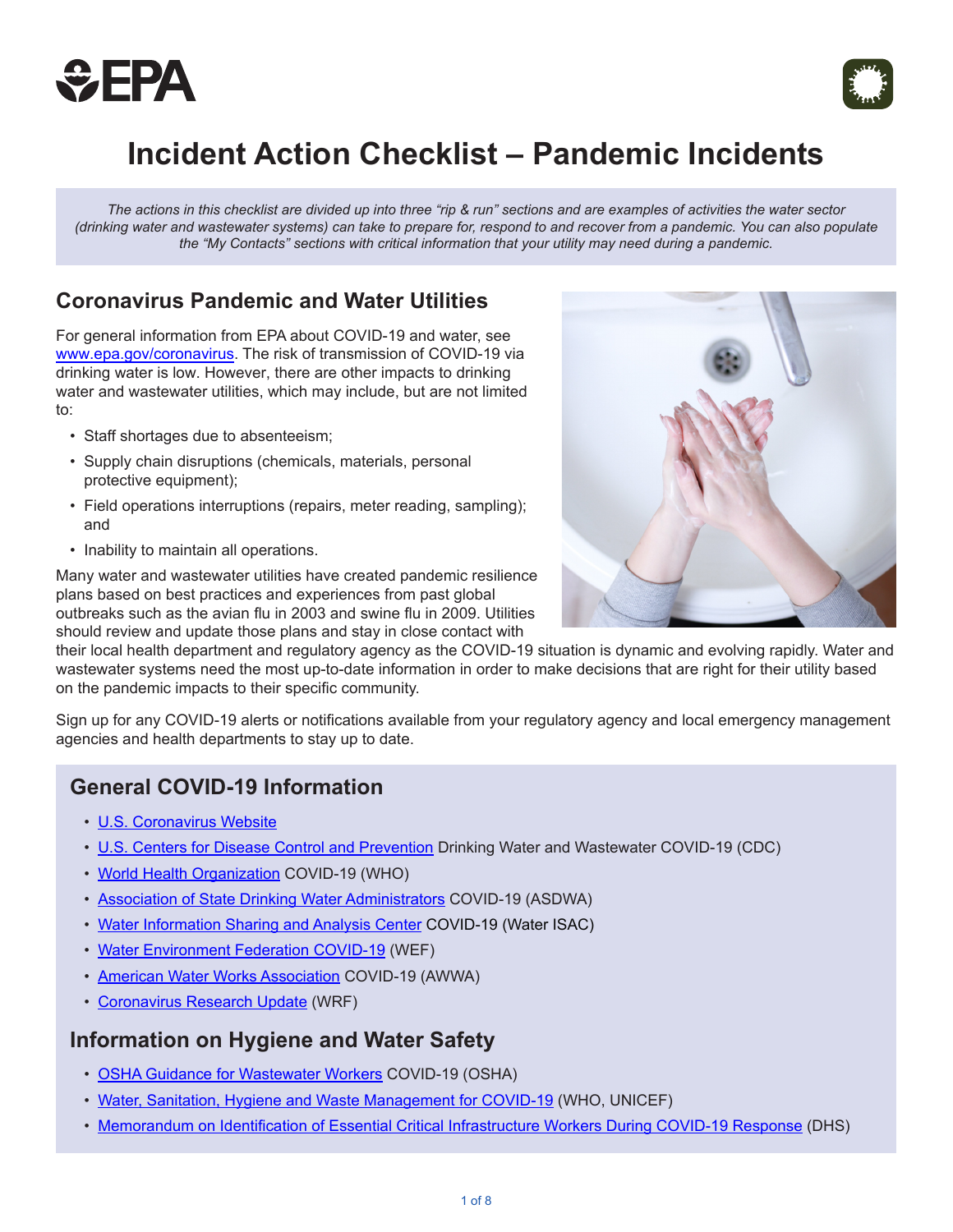

### **Planning**

Identify a lead, back-up, and team of individuals to serve as the Pandemic Response Team.

- • Develop a process for maintaining situational awareness of the current and future spread of the virus, as well as community impacts.
- • Develop strategies for managing the pandemic such as identifying response actions based on current information and the system's emergency response plan and continuity of operations plan.
- Update your drinking water emergency response [plan](https://www.epa.gov/waterutilityresponse/develop-or-update-drinking-water-utility-emergency-response-plan) (ERP) and [wastewater ERP](http://www.rcapsolutions.org/wp-content/uploads/2013/06/Emergency-Response-Planning-Template-for-Public-Wastewater-S.pdf) to ensure all contacts (24/7 availability), system diagrams and standard operating procedures for system operations are up to date.

Develop or update a Continuity of Operations Plan (COOP) that specifically addresses the challenges of a pandemic and plans for significant staff shortages. Resources to help in the development of the plan include the [Pandemic Continuity of](https://www.glcap.org/media/2569/pandemic-continuity-of-operations-plan-template.pdf)  [Operations Template](https://www.glcap.org/media/2569/pandemic-continuity-of-operations-plan-template.pdf) and [Business Continuity](https://www.waterisac.org/system/files/Business Continuity Planning for Water Utilities.pdf)  [Planning for Water Utilities: Guidance Document](https://www.waterisac.org/system/files/Business Continuity Planning for Water Utilities.pdf). The COOP should include, at a minimum, plans for the following:

- • Defining Roles and Responsibilities During the Pandemic
- • Protecting Employee Health
- **Maintaining Essential Operations and** Critical Positions
- • Maintaining Essential Equipment, Materials and Supplies
- **Communications**
- • Addressing Community Mitigation Impacts – Impacts of required social distancing, quarantine, school, and business closures, etc.
- Identifying Delegations of Authority Including orders of succession
- Training Cross-training and pandemic plan training

[Join your state's Water and Wastewater Agency](https://www.epa.gov/waterutilityresponse/mutual-aid-and-assistance-drinking-water-and-wastewater-utilities#2)  [Response Network \(WARN\)](https://www.epa.gov/waterutilityresponse/mutual-aid-and-assistance-drinking-water-and-wastewater-utilities#2) or other local mutual aid network. In addition, check to see if you are included in a statewide mutual aid law. WARNs may be able to provide assistance in the form of personnel, equipment, materials and technical assistance.

- In addition, the Rural Community Assistance Partnership ([RCAP\)](https://www.rcap.org/), National Rural Water Association ([NRWA\)](https://nrwa.org/state-associations), Indian Health Service ([IHS\)](https://www.ihs.gov/), and the Rural Utilities Service ([RUS\)](https://www.rd.usda.gov/about-rd/agencies/rural-utilities-service), among others, may be able to provide licensed operators and technical assistance.
- Assess your system's Information Technology (IT) capability to ensure it can accommodate remote work arrangements without compromising security.
- Work with local law enforcement and health departments to ensure water sector staff are considered first responders, as specified in the [Department of Homeland Security's \(DHS\) Crisis](https://www.cisa.gov/sites/default/files/publications/Crisis Event Response and Recovery Access %28CERRA%29 Framework.pdf)  [Emergency Response and Recovery Access](https://www.cisa.gov/sites/default/files/publications/Crisis Event Response and Recovery Access %28CERRA%29 Framework.pdf)  [\(CERRA\) Framework,](https://www.cisa.gov/sites/default/files/publications/Crisis Event Response and Recovery Access %28CERRA%29 Framework.pdf) and will have the ability to conduct field work when necessary if quarantines are placed on a community.
	- DHS developed a [memorandum](https://www.cisa.gov/sites/default/files/publications/CISA-Guidance-on-Essential-Critical-Infrastructure-Workers-1-20-508c.pdf) that identifies drinking water and wastewater personnel as essential workers during the COVID-19 response
- Share your COOP, and any specific pandemic issues, with your local emergency management agency (EMA) and health departments, regulatory agency, and any consecutive systems.
- Conduct internal and external (e.g. EMA, health department, regulatory agency) pandemic specific [tabletop exercises](https://www.epa.gov/waterresiliencetraining/develop-and-conduct-water-resilience-tabletop-exercise-water-utilities) regularly. Be sure to conduct remote exercises to ensure capability during a pandemic.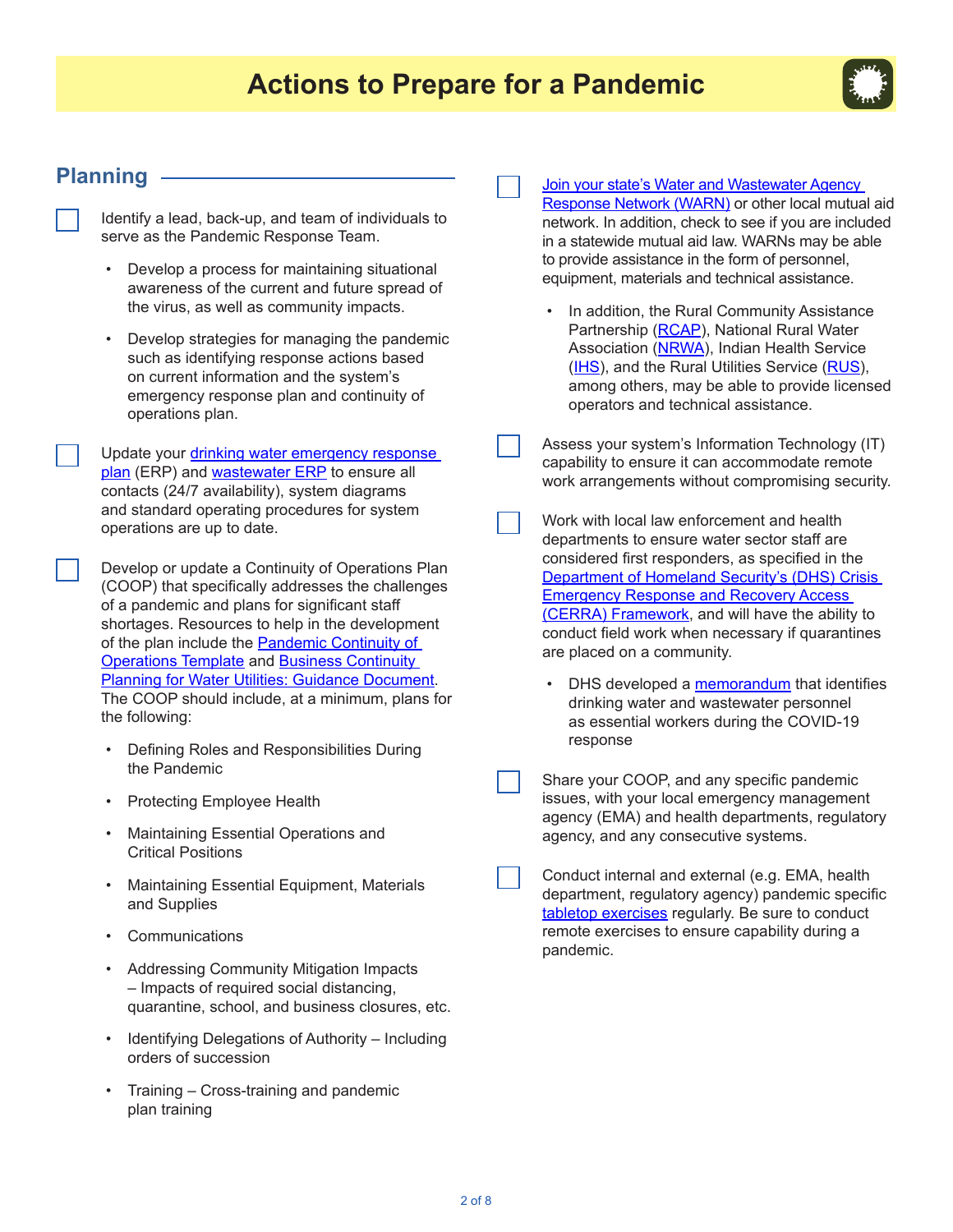## **Actions to Prepare for a Pandemic** *(continued)*



### **Protecting Employee Health**

- Reinforce good personal hygiene practices with all staff.
	- [Post proper hand washing techniques](https://www.cdc.gov/handwashing/index.html), with [pictures](https://www.cdcc.gov/handwashing/materials.html), at all sinks.
	- Share *preventative measures* (washing hands, covering cough, not touching face, etc.) provided by the **CDC** to minimize risk.

Ensure availability of adequate proper personal protective equipment (PPE), infection control (hand sanitizer, tissues, disinfecting wipes, electronic cleaners), and cleaning supplies. The disinfection of electronics may require specific supplies.

Set up a pandemic policy for screening employees for symptoms, setting up extended sick leave and telework, keeping critical staff on-site for an extended period of time (with access to beds, food, water, medical supplies, communications), and social distancing in the office (no meetings, keeping 6 feet apart, etc.).

Establish pandemic-specific health and safety protocols for field sampling conducted by staff or others providing sampling assistance in the event of staff shortages.

Work with staff to develop their own family response plans so their families are taken care of during a pandemic while they are working.

### **Maintaining Essential Operations**

- Identify critical positions (plant operator, sampler, in-house and contract laboratory personnel, etc.) and skills, along with back-ups for each of those positions.
- Identify critical functions (disinfection, pumping, sampling and analysis, aeration, purchasing chemicals and supplies, etc.) and the minimum staff required to keep those functions operating.
- Develop a list of critical drinking water customers who need a continuous source of potable drinking water (e.g., hospitals, nursing homes, dialysis clinics, manufacturers).

Assess staffing alternatives:

- Determine the process to use for your state's WARN to request personnel during a pandemic. Reach out to your state or tribe's assistance providers such as [RCAP](https://www.rcap.org/), [NRWA,](https://nrwa.org/state-associations) [IHS](https://www.ihs.gov/), and [RUS](https://www.rd.usda.gov/about-rd/agencies/rural-utilities-service) to determine their ability to provide personnel if your staff cannot report to work due to illness, caring for an ill family member, or being quarantined themselves.
- Cross-train staff to handle multiple positions and critical operations.
- Ensure redundancy in laboratory personnel and, when possible, have contracts with multiple commercial laboratories as a contingency measure in cases of laboratory staff shortages.
- Assess your remote operations capabilities (i.e., SCADA).

Communicate with the laboratory that does your analytical work to ensure that they have a pandemic plan in place and are available to receive and analyze your samples. Also, make sure they have a back-up laboratory option in place.

[The Water Laboratory Alliance](https://www.epa.gov/waterlabnetwork) (WLA) is a nationwide network of laboratories that serves the water sector. The WLA is part of the national Environmental Response Laboratory Network. Encourage your laboratory to become a member of the WLA to ensure national capabilities during a pandemic.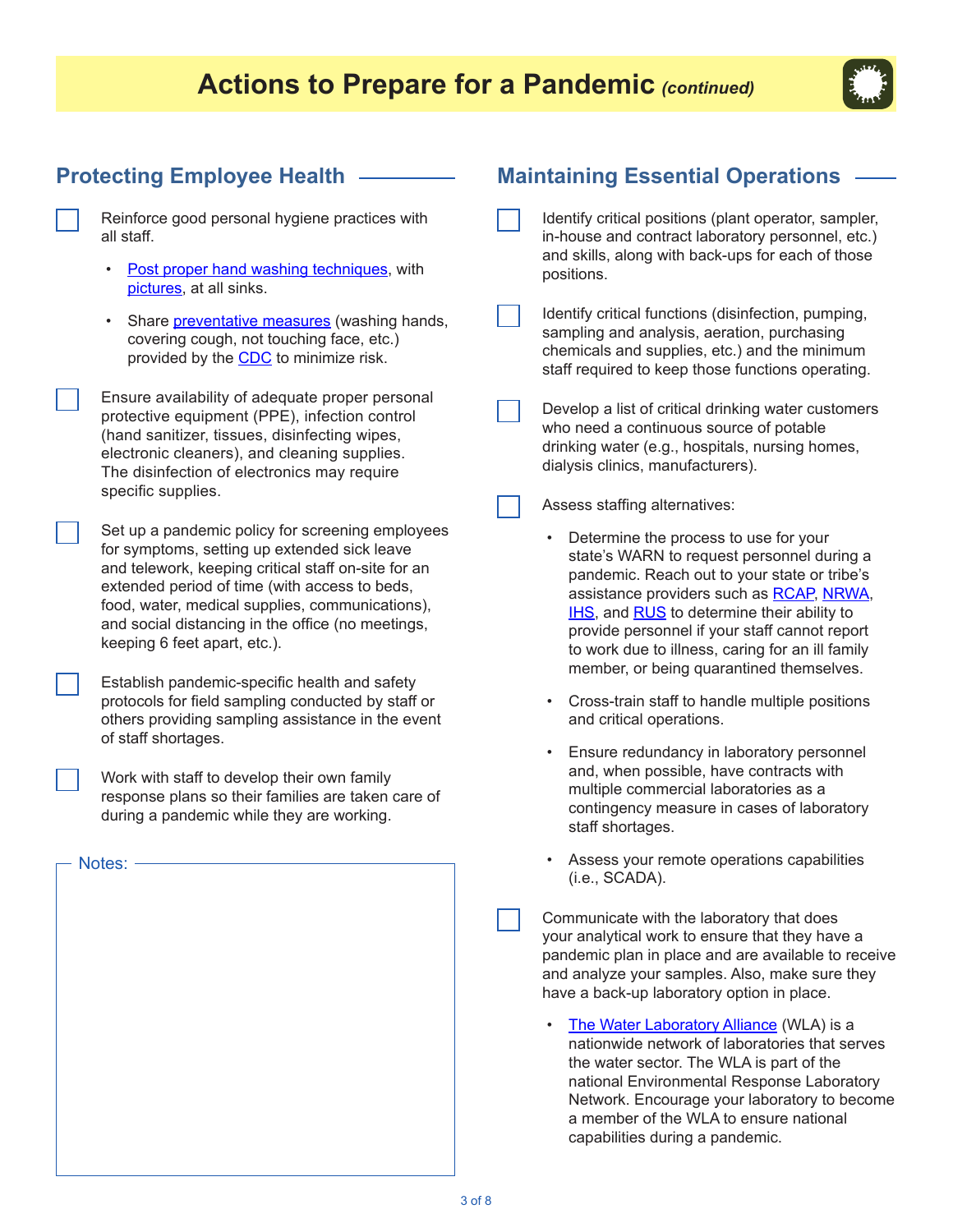### **Actions to Prepare for a Pandemic** *(continued)*



### **Maintaining Essential Facilities, Equipment, and Supplies**

| Identify critical facilities (booster pump, chlorinator, |
|----------------------------------------------------------|
| aerator, etc.) and supplies (chlorine, other             |
| treatment chemicals, fuel, electricity, etc.) that must  |
| stay operational and available.                          |

Create an inventory of all critical materials, chemicals, supplies and equipment.

Contact all vendors and manufacturers to ensure they have a pandemic plan in place and can deliver needed supplies.

• Stock up on treatment chemicals and critical materials and equipment, as space, costs, and expiration dates allow.

If possible, source materials and chemicals from two or more suppliers from different regions to mitigate supply chain disruptions.

• Work with your vendors and require them to identify who their second-tier sources are to make sure the vendors you are using are not using the same source (which would equate to a sole source supply).

Notes: -

### **Communication**

- Develop **[communication templates](https://www.epa.gov/waterutilityresponse/water-utility-communication-during-emergency-response)** so you can communicate with your customers quickly.
- Identify appropriate distribution mechanisms such as via the website, social media, local news, reverse 911, etc.

Identify emergency contacts with your local health department, regulatory agency, and EMA to communicate throughout the pandemic.

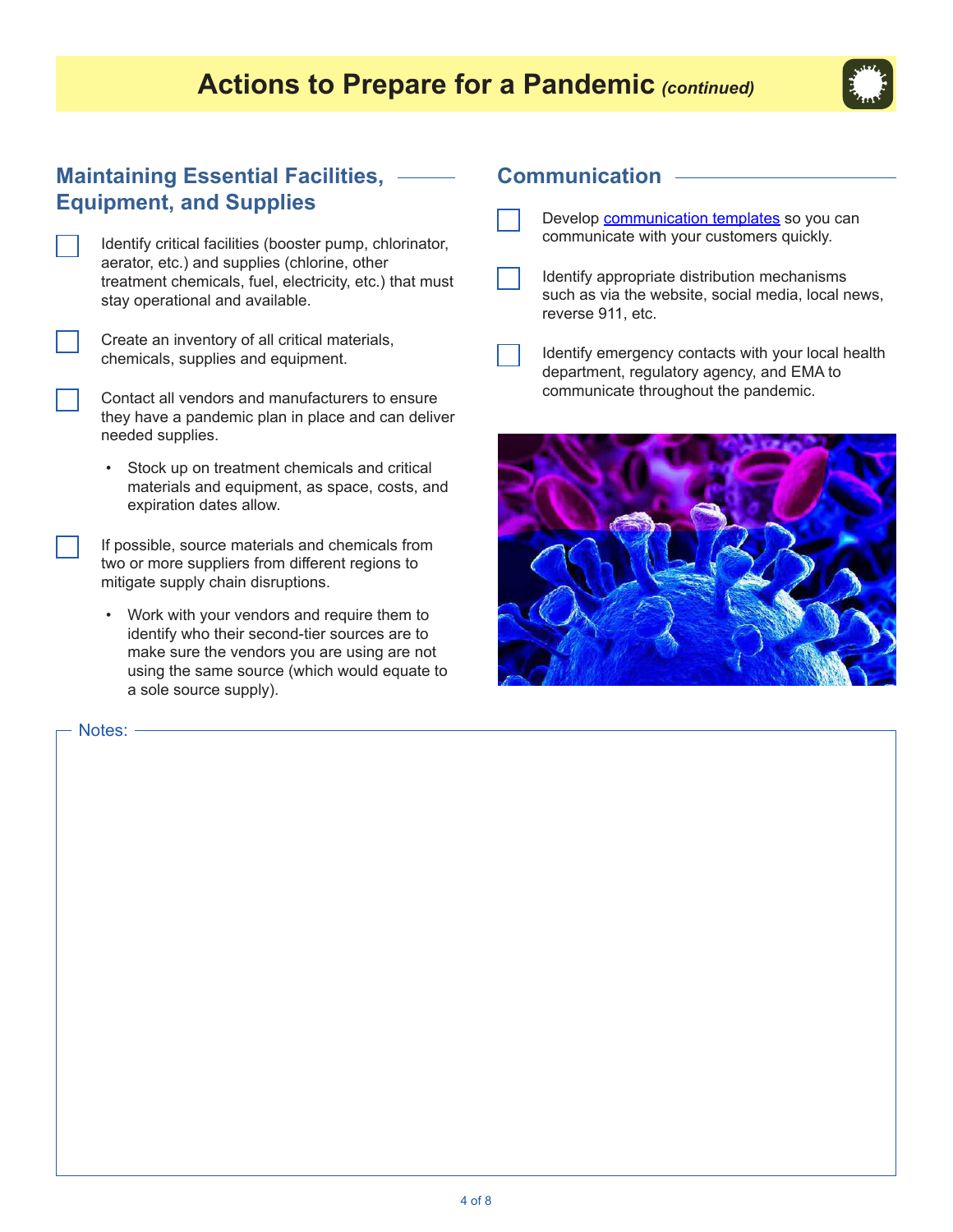# **Actions to Respond to a Pandemic**



#### **Initial Actions** Activate your Pandemic Response Team Execute your pandemic COOP and Emergency Response Plan • Activate defined emergency roles and responsibilities **Stay in close contact with your regulatory agency** to coordinate on any issues that arise (lack of certified operators, laboratory capacity, or access to sample locations). **Protecting Employee Health** Inform all staff on the latest CDC recommendations to limit the further transmission of the virus. Close all offices to the public. • Communicate with customers via phone, email, social media, and websites. • Offer payment options online, via mail, or through drop boxes. Temporarily suspend any in-home non-sampling appointments by staff such as water efficiency visits. Compliance sampling activities must continue. Work with homeowners concerning any health and safety issues with compliance sampling and follow established pandemic-specific health and safety protocols. Consider temporarily suspending drinking water shut-offs due to non-payment in order to protect staff and maintain essential water services to individuals. Limit or cease all in-person meetings, gathering of people in the same location, and travel. Ensure that workers and those with overlapping expertise are generally separated to minimize the risk of co-transmission. Increase the frequency of cleaning and disinfecting all surfaces and equipment, including control rooms, vehicles, computers, phones, tablets, break rooms, and conference rooms. Implement telework for as many staff as is feasible to maintain operations. Assess all construction and maintenance activities and limit to only critical projects. **Maintaining Essential Operations** Implement minimum staffing plans and set up shift rotations. If you begin or anticipate experiencing critical staffing shortages: Keep your regulatory agency up to date on your situation. Reach out to your **[WARN](http://www.epa.gov/waterutilityresponse/mutual-aid-and-assistance-drinking-water-and-wastewater-utilities#2)**. WARN members may be able to assist with personnel, equipment, supplies, and technical assistance. If you are not a WARN member or your WARN is unable to assist, reach out to neighboring utilities and develop mutual aid agreements, if possible. Reach out to your local assistance providers such as [RCAP](https://www.rcap.org/), [NRWA,](https://nrwa.org/state-associations) [IHS,](https://www.ihs.gov/) and [RUS](https://www.rd.usda.gov/about-rd/agencies/rural-utilities-service) about their ability to provide licensed operators or technical assistance. If the above resources are not available, contact your local EMA. Make sure to be specific about the type of personnel you need and for the type of water system (license level, plant rating, treatment, drinking water, wastewater, etc.). Make immediate preparations to house critical staff on-site (with access to beds, food, water, medical supplies, communications, etc.). Communicate often with the laboratory that does your analytical work to ensure that they are available to receive and analyze your samples and make sure they have a back-up laboratory option in place.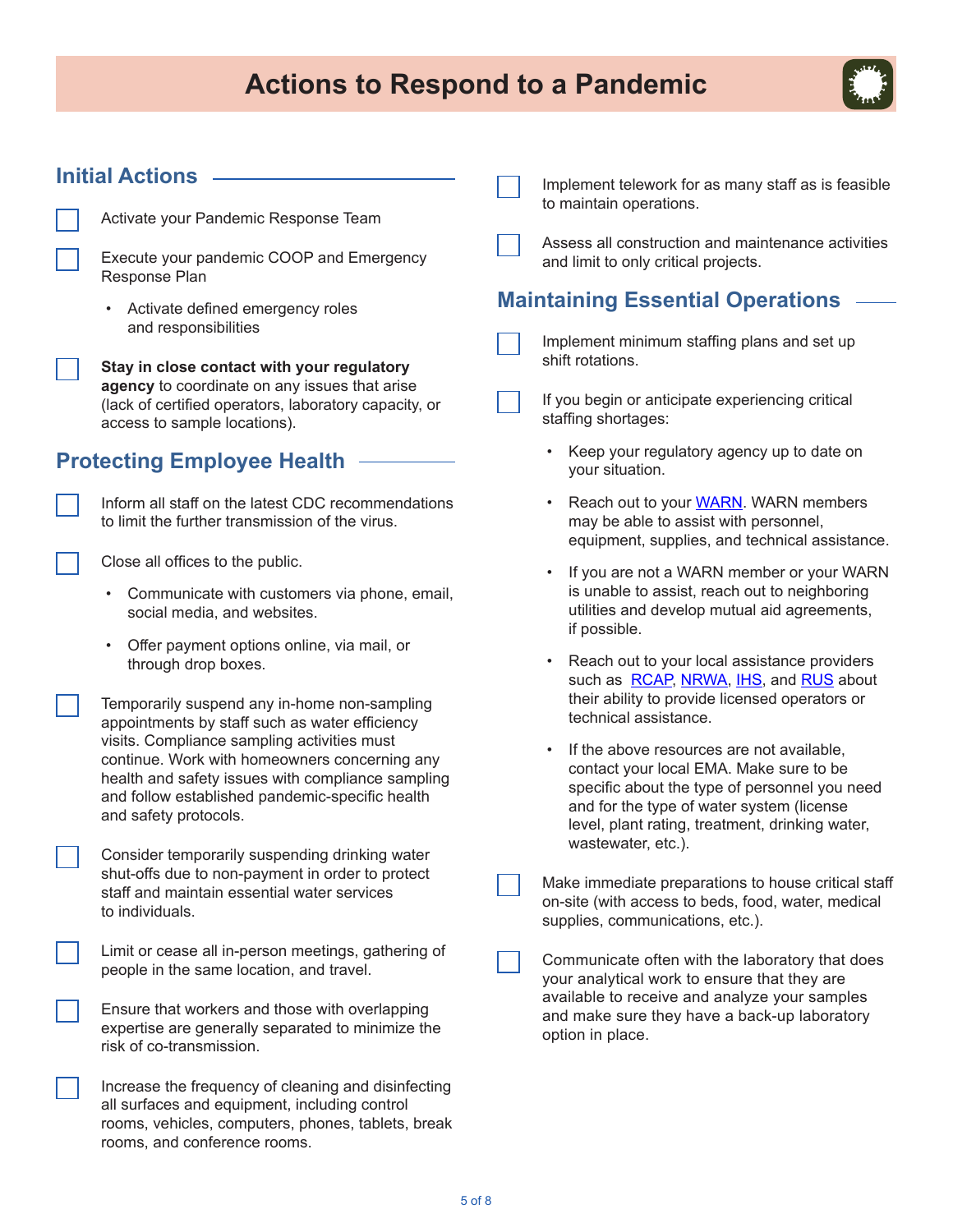### **Actions to Respond to a Pandemic** *(continued)*



Remind all staff to anticipate cyber threats including social engineering, phishing, and other opportunistic cyber-attack tactics preying on fear and the need for information that could disrupt billing or supervisory control and data acquisition (SCADA) operations.

- Remind staff not to click on any links that could execute a hostile program.
- • Back-up all critical files and ensure security systems (firewalls, anti-virus) are functioning on all remote equipment.

### **Maintaining Essential Facilities, Equipment, and Supplies**

Secure all facilities in preparation for limited access and surveillance.

Stay in close contact with your suppliers of equipment, materials, treatment chemical, and other supplies, especially if you were not able to stockpile chemicals or materials. If you anticipate an impending shortfall of chemicals, contact your WARN to see if other utilities can assist, your assistance providers [\(RCAP,](https://www.rcap.org/) [NRWA](https://nrwa.org/state-associations), [IHS,](https://www.ihs.gov/) [RUS](https://www.rd.usda.gov/about-rd/agencies/rural-utilities-service)) to see if they have resources, and your local emergency management agency who can request chemicals through state emergency authorities or make requests to the federal level.

#### Notes:

### **Communication**

- Drinking Water Communicate with your customers as soon as possible and often about the safety of their water supply using guidance provided by the EPA and CDC.
	- If there is a temporary loss of water (line break, pump failure), remind customers to use the CDC-recommended alternative to hand washing, which is hand sanitizer with at least 60 percent alcohol content.
	- Wastewater Communicate with your customers (local news, social media, or webpage) about wet wipes and the consequences of flushing them down the toilet (e.g., sewage backups).
	- Stay in close contact with your regulatory agency, local health department, and local EMA.

#### **Documentation**

- Document all events, timeframes, and resulting impacts, so this information can be used as part of the post-incident investigation.
	- Be sure to document all hours (regular and overtime) and keep invoices for all equipment, supplies, contracts, vendors, etc.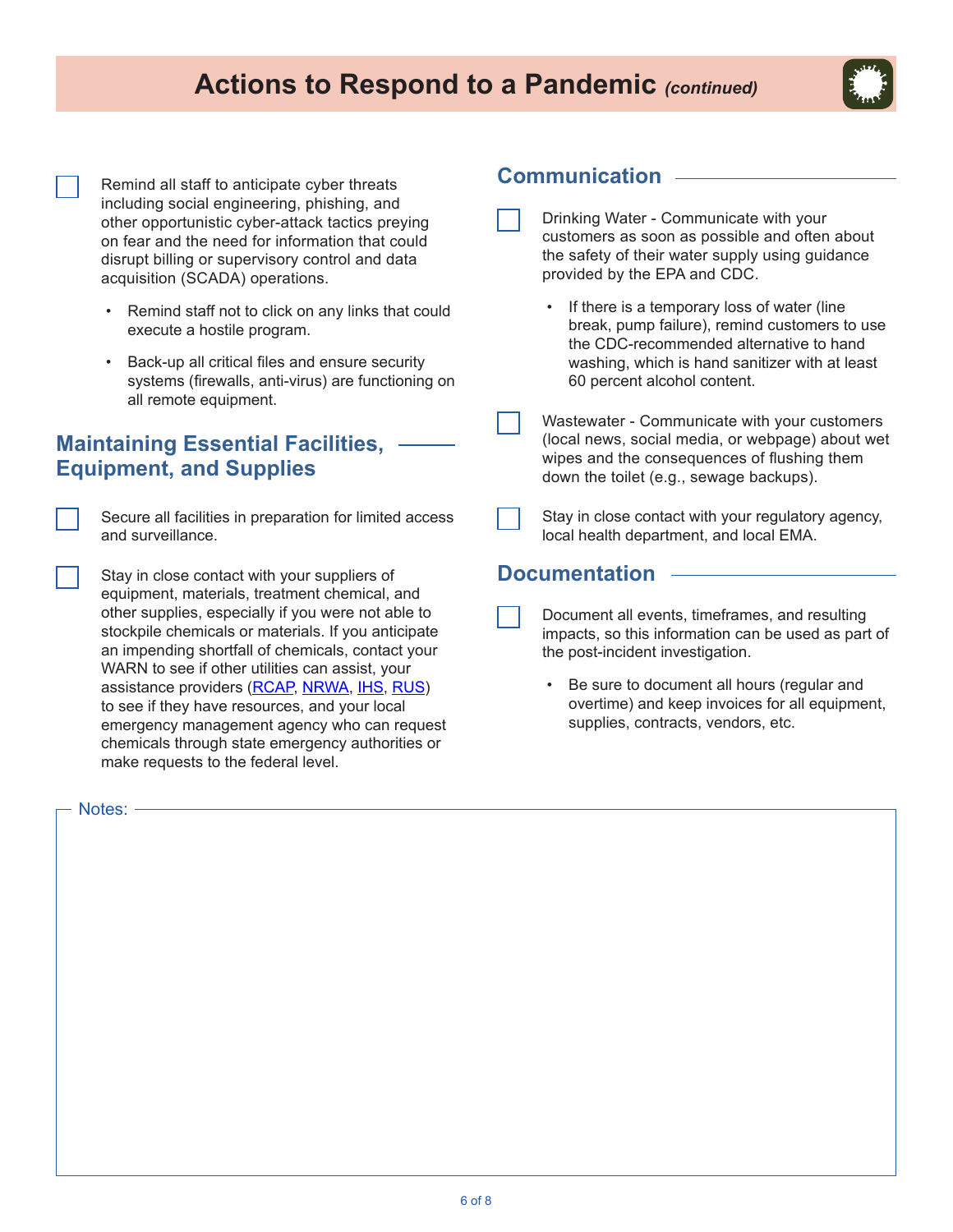# **Actions to Recover from a Pandemic**



| Assign a utility representative to continue providing<br>updates to customers regarding current mitigation<br>actions, as well as preparation for future incidents.                                                                                                                                  | Revise budget and asset management plans to<br>address increased costs from response-related<br>activities and follow-up actions. |
|------------------------------------------------------------------------------------------------------------------------------------------------------------------------------------------------------------------------------------------------------------------------------------------------------|-----------------------------------------------------------------------------------------------------------------------------------|
| Work with vendors and internal departments to<br>return to normal service.                                                                                                                                                                                                                           | Identify mitigation measures that can help increase<br>utility resilience for future pandemics.                                   |
| Develop a lessons-learned document and an after-<br>action report (AAR) to document your response<br>activities, including what went well and what did not<br>go well. Create an improvement plan (IP) based on<br>your AAR and use the IP to update your vulnerability<br>assessment, ERP and COOP. | Conduct annual utility-specific pandemic awareness<br>training with all employees.                                                |

- Notes: -